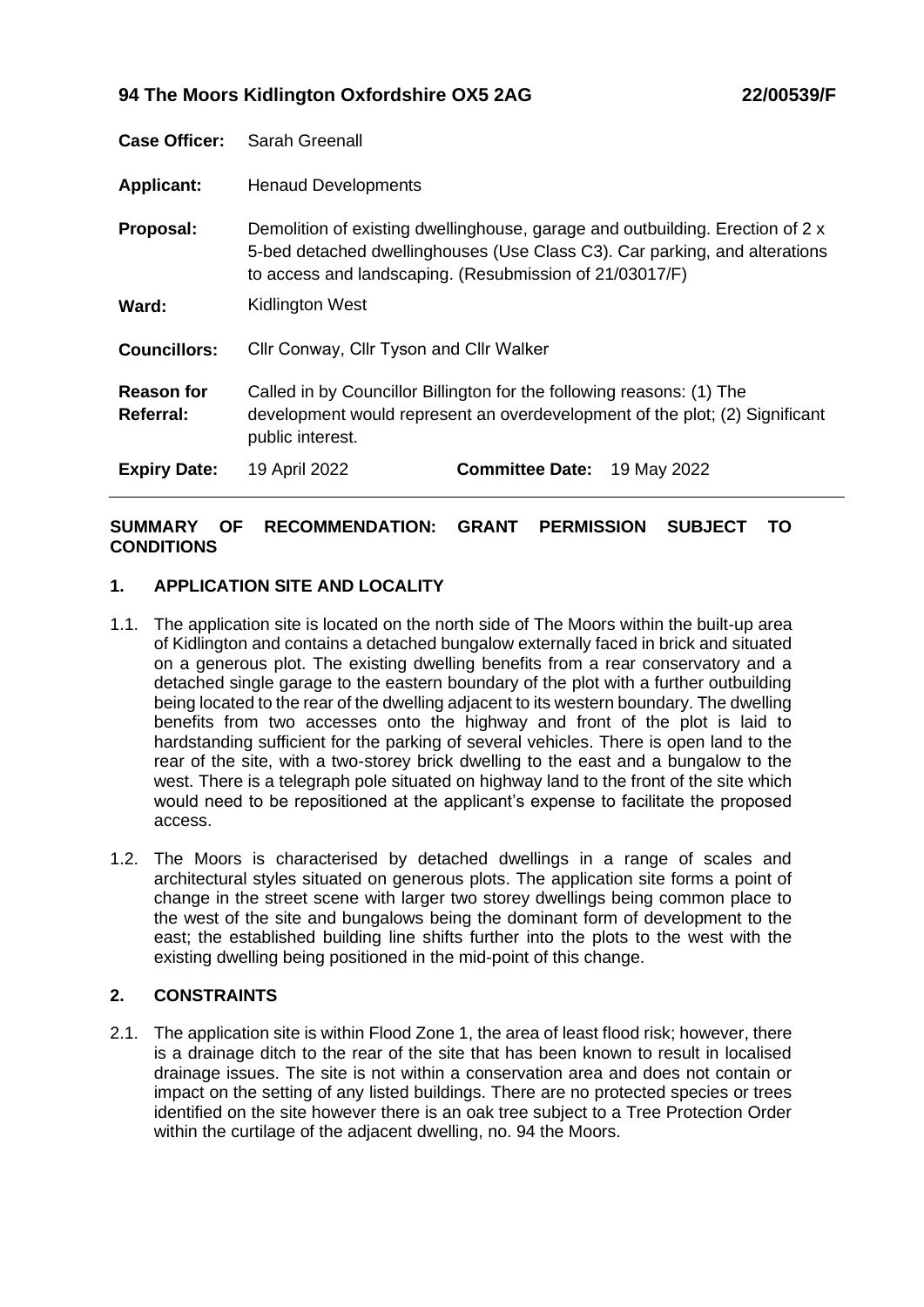# **3. DESCRIPTION OF PROPOSED DEVELOPMENT**

- 3.1. The application proposes the demolition of the existing detached bungalow and the erection of two 2 x 5-bed detached dwellinghouses (Use Class C3). Car parking, and alterations to access and landscaping.
- 3.2. Both dwellings would have two parking spaces to the front and access to the rear along the side boundaries. The vehicular accesses to each dwelling would be separated by landscaping and bin stores provided behind hedging. Air source heat pumps would also be installed to the rear of the dwellings.
- 3.3. The dwellings themselves would be in a similar position to the existing bungalow set back from the road in line with the surrounding neighbouring properties. They would be detached and feature a gable end design fronting onto the road and would be finished with a tiled roof, facing brick and render walls and reconstituted stone cills and lintels.

# **4. RELEVANT PLANNING HISTORY**

4.1. The following planning history is considered relevant to the current proposal:

21/03017/F: Demolition of existing dwellinghouse, garage and outbuilding. Erection of 2 x 5-bed detached dwellinghouses (Use Class C3). Car parking, and alterations to access and landscaping. *Application withdrawn.* 

4.2. The application was withdrawn following Officers raising concern that the development would have a detrimental impact on the character and appearance of the street scene, and that the development would result in oppressive relationship with the neighbouring properties at 92 and 96 The Moors.

## **5. PRE-APPLICATION DISCUSSIONS**

5.1. The following pre-application discussions have taken place with regards to this proposal:

21/04279/PREAPP: Demolition of existing dwellinghouse, garage and outbuilding. Erection of 2 x 5-bed detached dwellinghouses (Use Class C3). Car parking and alterations to access and landscaping.

5.2. The proposed dwellings were reduced in height and redesigned to create a gable end facing onto the road to allow the eaves on the boundaries of the neighbours to be lowered further. The principle of the development was previously considered acceptable and the amendments were considered to allow the design to be generally acceptable; however, it was advised that the height of number 94 should be reduced to allow for a more suitable relationship with the adjacent bungalow. The impact on neighbour amenity was likely to be considered acceptable and it was highlighted that providing there were no objections from the Local Highway Authority and the telegraph pole would be relocated at the applicant's expense, it was likely the scheme could be considered acceptable in highways safety terms.

## **6. RESPONSE TO PUBLICITY**

6.1. This application has been publicised by way of a site notice displayed near the site, and by letters sent to all properties immediately adjoining the application site that the Council has been able to identify from its records. The final date for comments was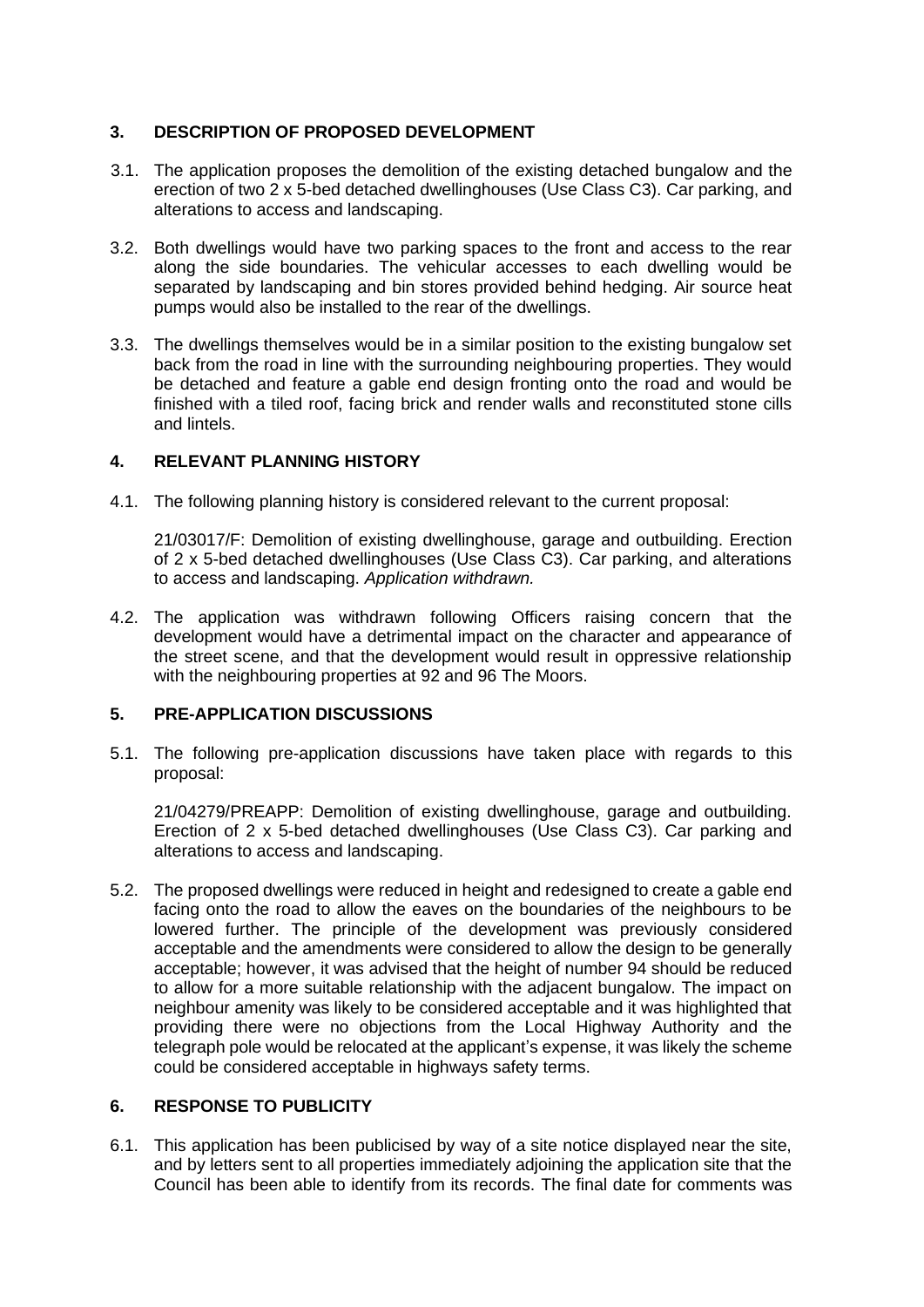**16 April 2022**. There were 6 objections, no submissions of support and no comments received.

- 6.2. The comments raised by third parties are summarised as follows:
	- Objections due to concerns about parking provision in the area.
	- Scale of the proposed dwellings would be out of keeping with the surrounding dwellings.
	- Concerns about protected species on the site.
	- Two dwellings would cause strain on sewage.
	- Would constitute overdevelopment of the plot.
	- Impact on light and privacy to neighbouring property.
- 6.3. The comments received can be viewed in full on the Council's website, via the online Planning Register.

# **7. RESPONSE TO CONSULTATION**

7.1. Below is a summary of the consultation responses received at the time of writing this report. Responses are available to view in full on the Council's website, via the online Planning Register.

## PARISH/TOWN COUNCIL AND NEIGHBOURHOOD FORUMS

7.2. KIDLINGTON PARISH COUNCIL: **Objects** on the grounds of impact on the character of the area; adding to parking problems in the area; lack of ecology statement.

## **CONSULTEES**

- 7.3. OCC HIGHWAYS: **No objections** but highlights the need for the applicant to relocate the existing telegraph pole at their own expense.
- 7.4. CDC ARBORICULTURE: **No comments** received at the time of writing this report.
- 7.5. CDC BUILDING CONTROL: **Comments** that a building regulations application will be required and notification of intended demolition will need to be made.
- 7.6. CDC LAND DRAINAGE: No objections to principle of the development; however, notes that the ditch at the northern boundary should be retained.

## **8. RELEVANT PLANNING POLICY AND GUIDANCE**

- 8.1. Planning law requires that applications for planning permission must be determined in accordance with the development plan unless material considerations indicate otherwise.
- 8.2. The Cherwell Local Plan 2011-2031 Part 1 ('CLP 2015') was formally adopted by Cherwell District Council in 2015 and provides the strategic planning policy framework for the District to 2031. The CLP 2015 replaced a number of the 'saved' policies of the adopted Cherwell Local Plan 1996 though many of its policies are retained and remain part of the development plan. The relevant planning policies of Cherwell District's statutory Development Plan are set out below:

## CHERWELL LOCAL PLAN 2011 - 2031 PART 1 (CLP 2015)

• PSD1: Presumption in Favour of Sustainable Development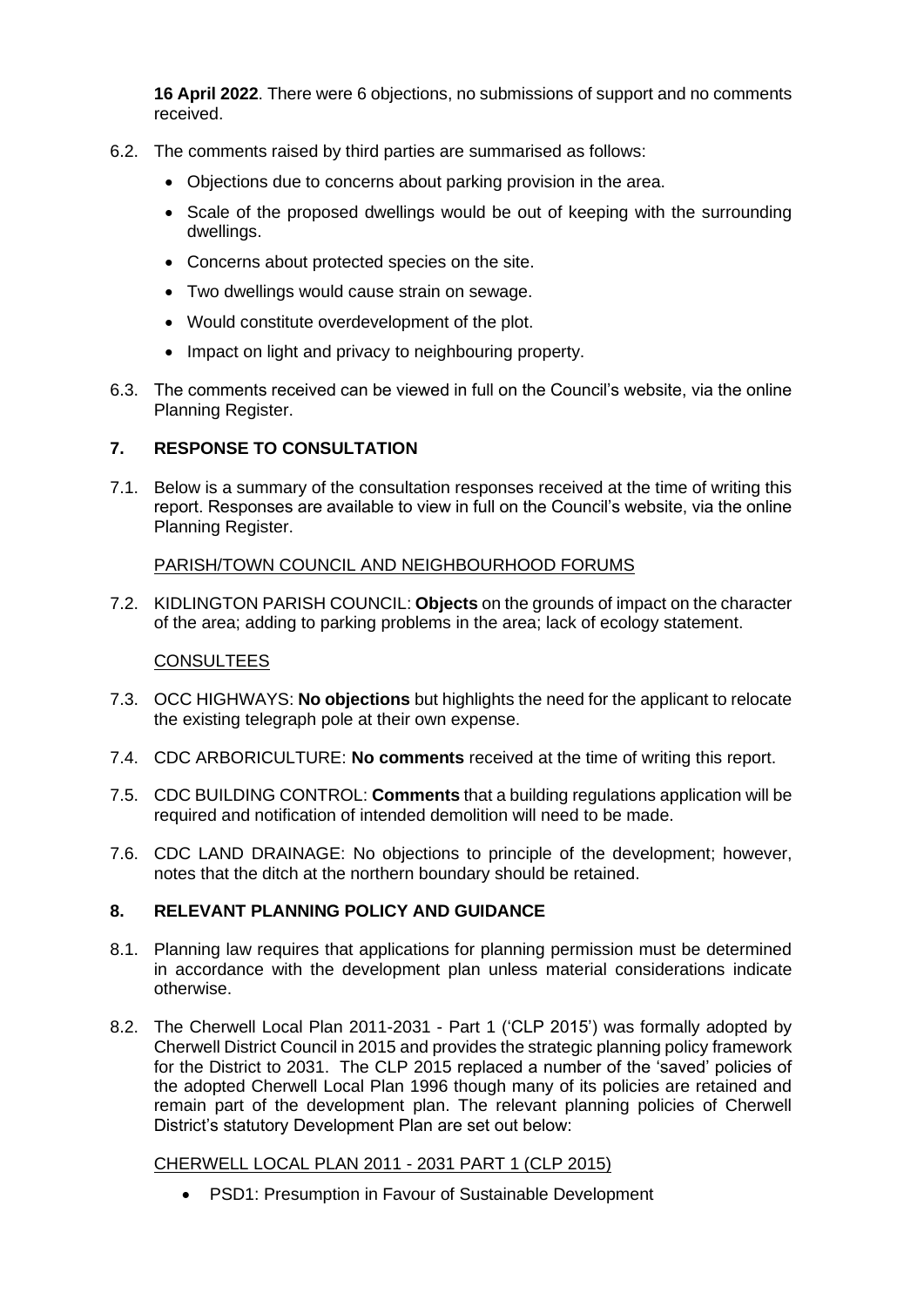- Villages 1: Village Categorisation
- BSC1: District Wide Housing Distribution
- BSC2: The effective and efficient use of land brownfield Land and Housing **Density**
- BSC4: Housing Mix
- SLE4: Improved Transport and Connections
- ESD1: Mitigating and Adapting to Climate Change
- ESD2: Energy Hierarchy and Allowable Solutions
- ESD3: Sustainable Construction
- ESD4: Decentralised Energy Systems
- ESD5: Renewable Energy
- ESD6: Sustainable Flood Risk Management
- ESD7: Sustainable Drainage Systems
- ESD10: Protection and Enhancement and the Natural Environment
- ESD15 The Character of the Built and Historic Environment

## CHERWELL LOCAL PLAN 1996 SAVED POLICIES (CLP 1996)

- C28 Layout, design and external appearance of new development
- C30 Design of New Residential Development
- 8.3. Other Material Planning Considerations
	- National Planning Policy Framework (NPPF)
	- Planning Practice Guidance (PPG)
	- Cherwell Residential Design Guide (SPD) 2018
	- Kidlington Framework Masterplan 2016
	- Conservation of Habitats and Species Regulations 2017

## **9. APPRAISAL**

- 9.1. The key issues for consideration in this case are:
	- Principle of development
	- Design, and impact on the character of the area
	- Residential amenity
	- Highway safety
	- Land drainage
	- Ecology

### Principle of Development

- 9.2. The principle of residential development in Kidlington is assessed against Policy Villages 1 in the CLP 2015, with Kidlington being recognised as a Category A village, one of the most sustainable settlements in the District's rural areas and having physical characteristics and a range of services to enable it to accommodate some limited extra housing growth. Within Category A villages, residential development will be restricted to the conversion of non-residential buildings, infilling and minor development comprising small groups of dwellings on sites within the built-up area of the settlement.
- 9.3. The application site is located in an established residential area within Kidlington and contains a detached single storey dwelling situated on a generous plot. The application seeks planning permission for the demolition of the dwelling and its replacement with 2no 5-bedroom dwellings.
- 9.4. In determining the acceptability of the principle of new dwellings regard is paid to Government guidance contained within the NPPF. This explains that the purpose of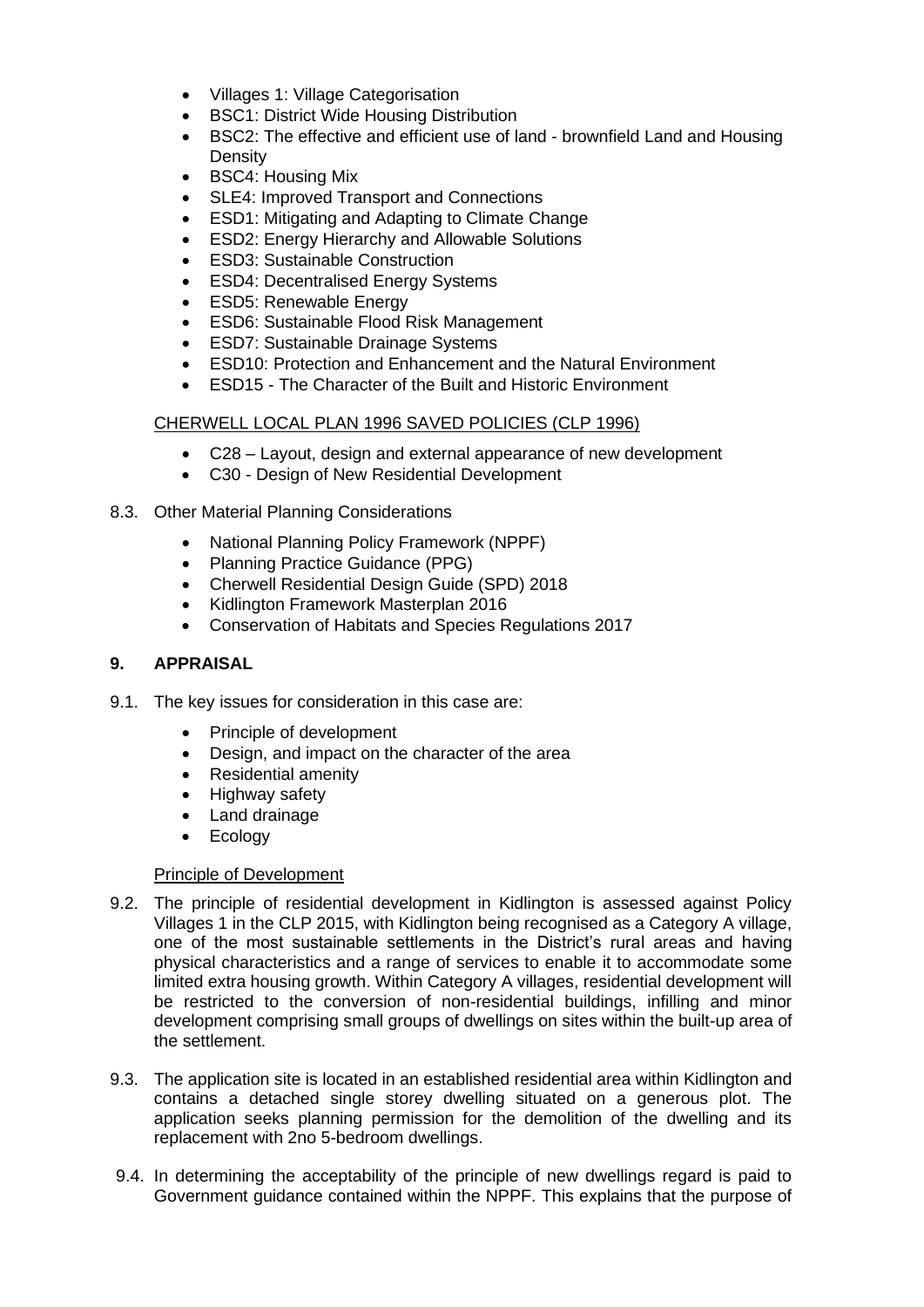the planning system is to contribute to the achievement of sustainable development. This is defined as meeting the needs of the present without compromising the ability of future generations to meet their own needs.

- 9.5. Paragraph 10 of the NPPF states that, so sustainable development is pursued in a positive way, at the heart of the NPPF is a presumption in favour of sustainable development. Paragraph 11 states that applying the presumption to decision-making means:
	- approving development proposals that accord with up-to-date development plan without delay; or
	- where there are no relevant development plan policies, or the policies which are most important for determining the application are out-of-date (this includes, for applications involving the provision of housing, situations where the Local Planning Authority cannot demonstrate a five-year supply of deliverable housing sites), granting permission unless:
		- i. the application of policies in the NPPF that protect areas or assets of particular importance provides a clear reason for refusing the development proposed;
		- ii. or any adverse impacts of doing so would significantly and demonstrably outweigh the benefits, when assessed against the policies in the NPPF taken as a whole.
- 9.6. The position in which the most important policies are considered to be out-of-date because of the absence of a five-year housing land supply is often referred to as the 'tilted balance'. Cherwell's position on five-year housing land supply has recently been reviewed by officers and confirmed by executive on 10 January 2022 for the 2021 Annual Monitoring Report (AMR). Despite a strong record of delivery since 2015, the AMR presents a 3.5 year supply position for 2022-2027. This compares to the 4.7 years housing land supply for the period 2021-2026 reported in the 2020 AMR. According to the AMR, an additional 1,864 homes would need to be shown to be deliverable within the current 2021-2026 five-year period to achieve a five year supply as required by the NPPF.
- 9.7. However, paragraph 12 of the NPPF advises that the presumption in favour of sustainable development does not change the statutory status of the development plan as the starting point for decision making. In February 2021, the primacy of development plans in the planning system was reaffirmed by a Court of Appeal ruling on two appeals by land promoter Gladman, which emphasised that, where a council lacks the required five-year housing land supply, this may tilt the balance in favour of proposed residential schemes but it does not render grants of planning permission automatic.
- 9.8. The provision of additional housing within an existing residential area located in a sustainable Category A village weighs in favour of this proposal which has the potential of increasing the District's housing supply and therefore helps to address the current shortfall, albeit one providing one additional dwelling in this instance. However, any development proposal would need to be assessed against the other policies of the Development Plan.
- 9.9. The proposed development can therefore be considered acceptable in principle, with overall acceptability subject to compliance with the relevant Development Plan policies and the NPPF.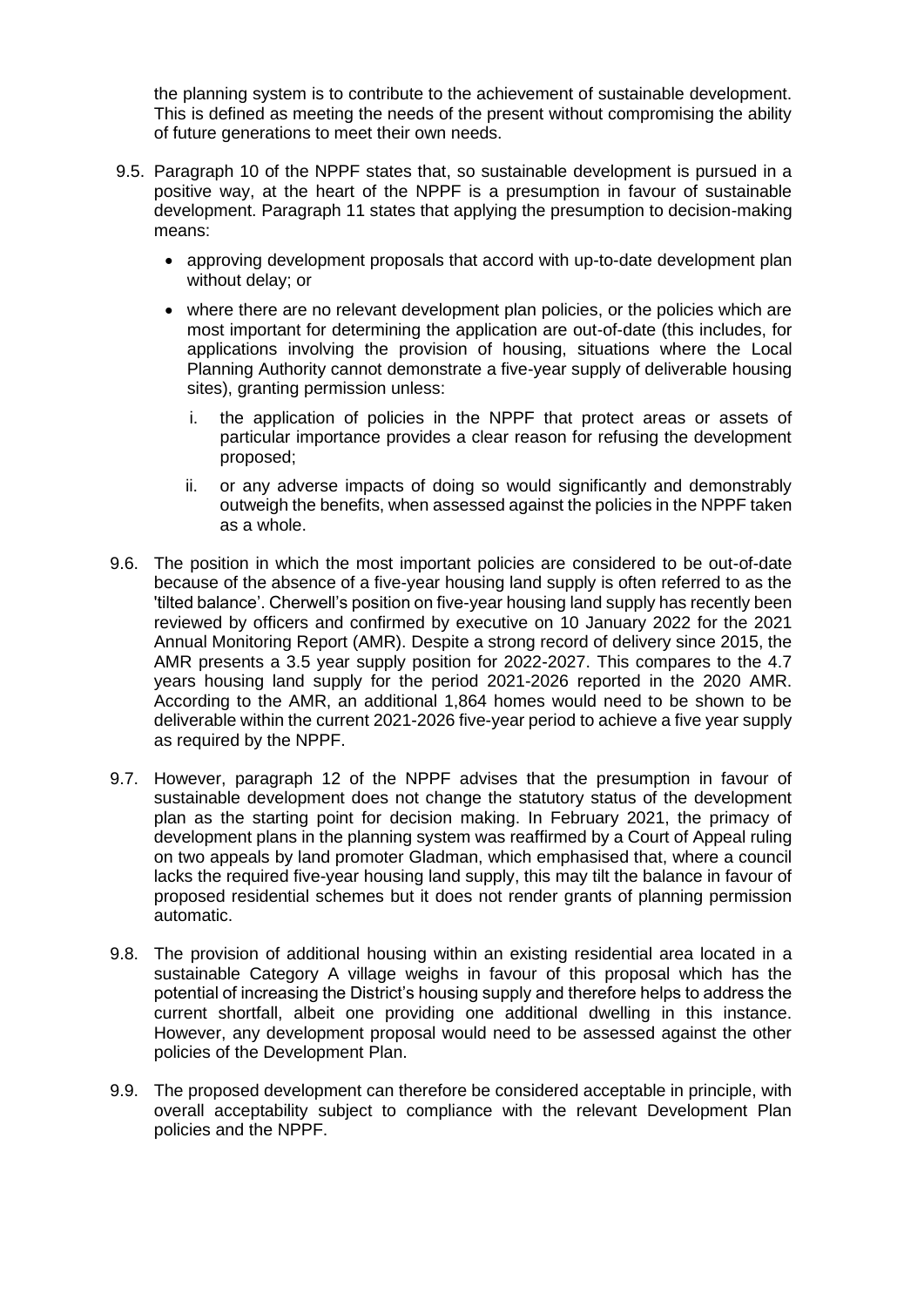## Design, and impact on the character of the area

# *Policy Context*

- 9.8. Guidance contained within paragraph 126 of the NPPF covering good design states that *good design is a key aspect of sustainable development, is indivisible from good planning, and should contribute positively to making places better for people*. Further, *permission should be refused for development of poor design that fails to take the opportunities for improving the character and quality of an area and the way it functions*.
- 9.9. Saved Policy C28 of the CLP 1996 exercises control over all new developments to ensure that the standards of layout, design and external appearance are sympathetic to the character of the context.
- 9.10. Policy ESD15 of the CLP 2015 provides guidance as to the assessment of development and its impact upon the character of the built and historic environment. It seeks to secure development that would complement and enhance the character of its context through sensitive siting, layout and ensuring a high-quality design.
- 9.11. Paragraph 130 of the NPPF states that planning decisions should ensure that developments:
	- *will function well and add to the overall quality of the area, not just for the short term but over the lifetime of the development.*
	- *are visually attractive as a result of good architecture, layout and appropriate and effective landscaping.*
	- *are sympathetic to local character and history, including the surrounding built environment and landscape setting, while not preventing or discouraging appropriate innovation or change*
- 9.12 Section 6.4 of the Cherwell Residential Design Guide (SPD) 2018 relates to Scale. It advises the building scale should respond to local context and proposed character. As a principle for scale, it states "*Taller buildings may be appropriate in town centre locations, but individual buildings should be designed to fit comfortably with the general urban form*".

## *Assessment*

- 9.13. In terms of the design of the buildings, concerns were raised with the original proposed (ref: 21/03017/F) in terms of their bulk, height and depth of the proposed dwellings and their relationship with the adjacent bungalow. Amended plans were submitted as part of the pre-application enquiry, that saw the buildings feature a gabled design to the front to allow for the pitched roof to slope towards the boundaries of the neighbours. The overall height of the buildings was also reduced by approximately 0.2 metres with the eaves of the dwelling closest to 92 The Moors reduced by approximately 0.6 metres.
- 9.14. The plans submitted with this application have, however, been further amended to reduce the height of the dwelling closest to number 92 The Moors. It is noted that the street scene is characterised by a variety of property types and it is not unusual for a two-storey building to be positioned next to a bungalow. Reducing the height of the dwelling closest to the bungalow to a similar height to the two-storey building seen at number 96 The Moors allows it to be read more as a two-storey dwelling incorporating additional rooms in the roof space rather than a three-storey dwelling, and which is considered more in keeping with the character of the surrounding area.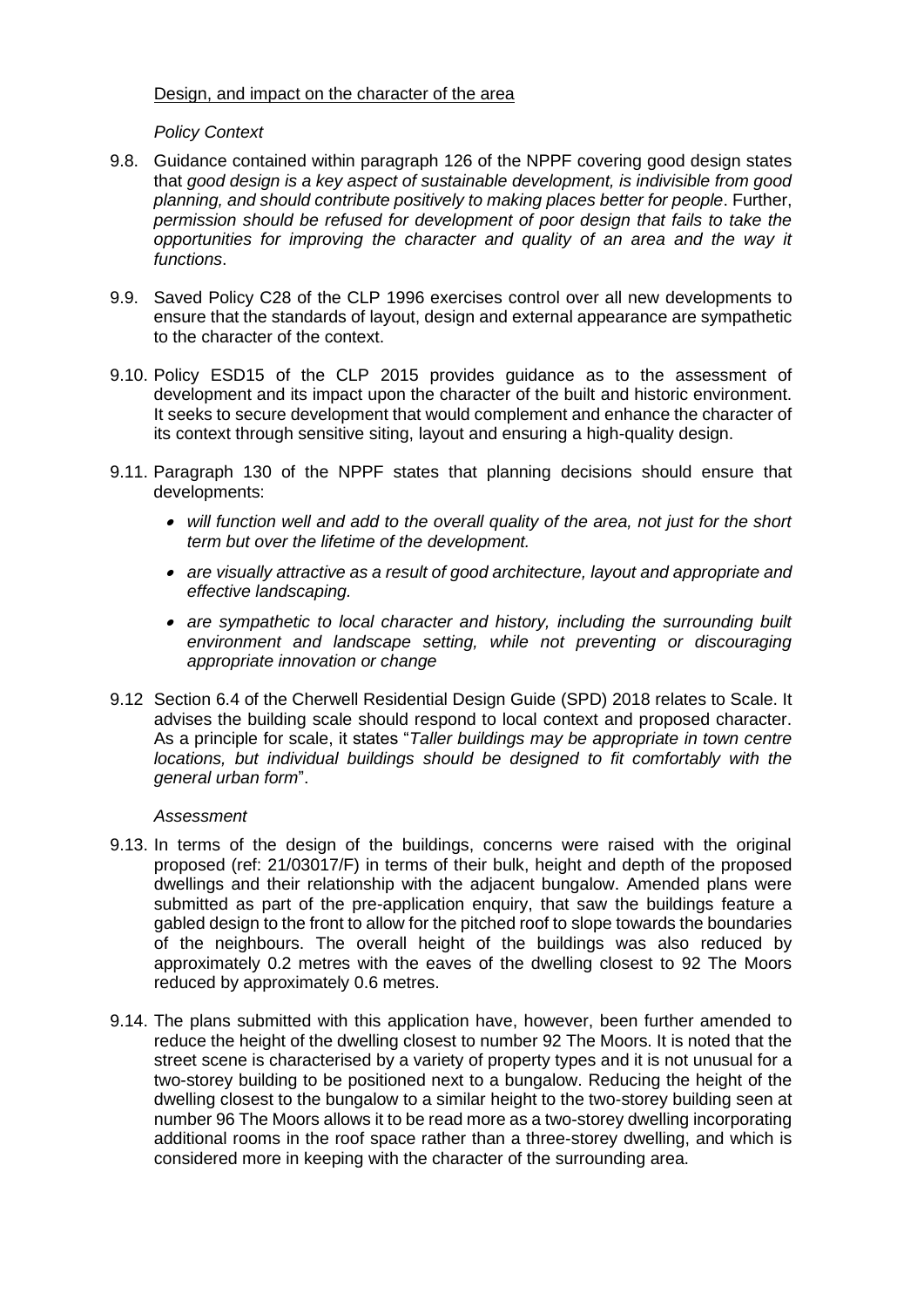- 9.15. The gable fronting design is considered acceptable given that there is a diverse streetscene with a number of other properties also featuring a gable end on the front elevation. The houses are set back from the road a similar amount to the adjacent properties and would feature some greenery to the front to soften the large area of hardstanding that would incorporate the parking spaces. The materials proposed to be used include concrete roof tiles, facing brick and render with reconstructed stone cill and lintels which given the large variety of materials seen within the area already is also considered to be acceptable.
- 9.19 It is considered that the design of the development would be in keeping with the surrounding streetscene and would not result in harm to the visual amenities of the area, thus complying with Saved Policies C28 and C30 of the CLP 1996 and Policy ESD15 of the CLP 2015.

### Residential Amenity

### *Legislative and policy context*

- 9.20. Saved Policy C30 of the CLP 1996 requires that a development must provide standards of amenity and privacy acceptable to the Local Planning Authority. Policy ESD15 of the CLP 2015 highlights, amongst other things, that new development should *consider the amenity of both existing and future development, including matters of privacy, outlook, natural lighting, ventilation, and indoor and outdoor space.*
- 9.21. The Cherwell Residential Design Guide (2017) states that a minimum distance of 22m back to back, between properties must be maintained and a minimum of 14m distance is required from rear elevation to two storey side gable. First floor habitable room windows must not be within 7m of neighbouring property.

#### *Assessment*

- 9.22. In objecting to the original application (ref: 21/03017/F) officers had concerns over the impact on the amenity of adjacent neighbours at numbers 92 and 96 The Moors. The proposed site plan does, however, show that the 45 degree lines of habitable room windows on number 96 would not be intervened by any of the two storey elements of 94A. The rear of the two-storey section of the proposed dwelling at 94A would also only slightly extend past the existing garage on number 96. While the single storey element of the proposal would slightly intervene the 45 degree angle from the rear window of number 96, the existing outbuilding on the site already intervenes this line and it is not considered that the single storey element would result in any additional impacts in this regard. The first-floor window on the side elevation would be obscurely glazed serving a bathroom, and therefore the impact on light, outlook and privacy of number 96 is considered to be acceptable.
- 9.23. The relationship with the number 92 is different given that the neighbouring property is a bungalow, and the proposed two storey building could be overbearing. The front elevation of number 92 does, however, sit further forward and is unlikely to be impacted by the development. The 45-degree angle taken from the rear elevation, which is an extension to number 92 with large openings and a glazed gable, would not be intervened by the proposed development. Further to this, the two-storey element of proposed number 94 would not extend past the rear elevation of number 92 and appears to have a garage structure in between.
- 9.24. The relationship with the western side elevation of number 92 has been addressed. Amendments to the proposals have reduced the height of the building and allowed the roof pitch to slope away from the neighbour to further help mitigate impacts in terms of loss of light. The extension appears to have relocated the kitchen diner to the rear of the property, however it is not clear what the original kitchen is now used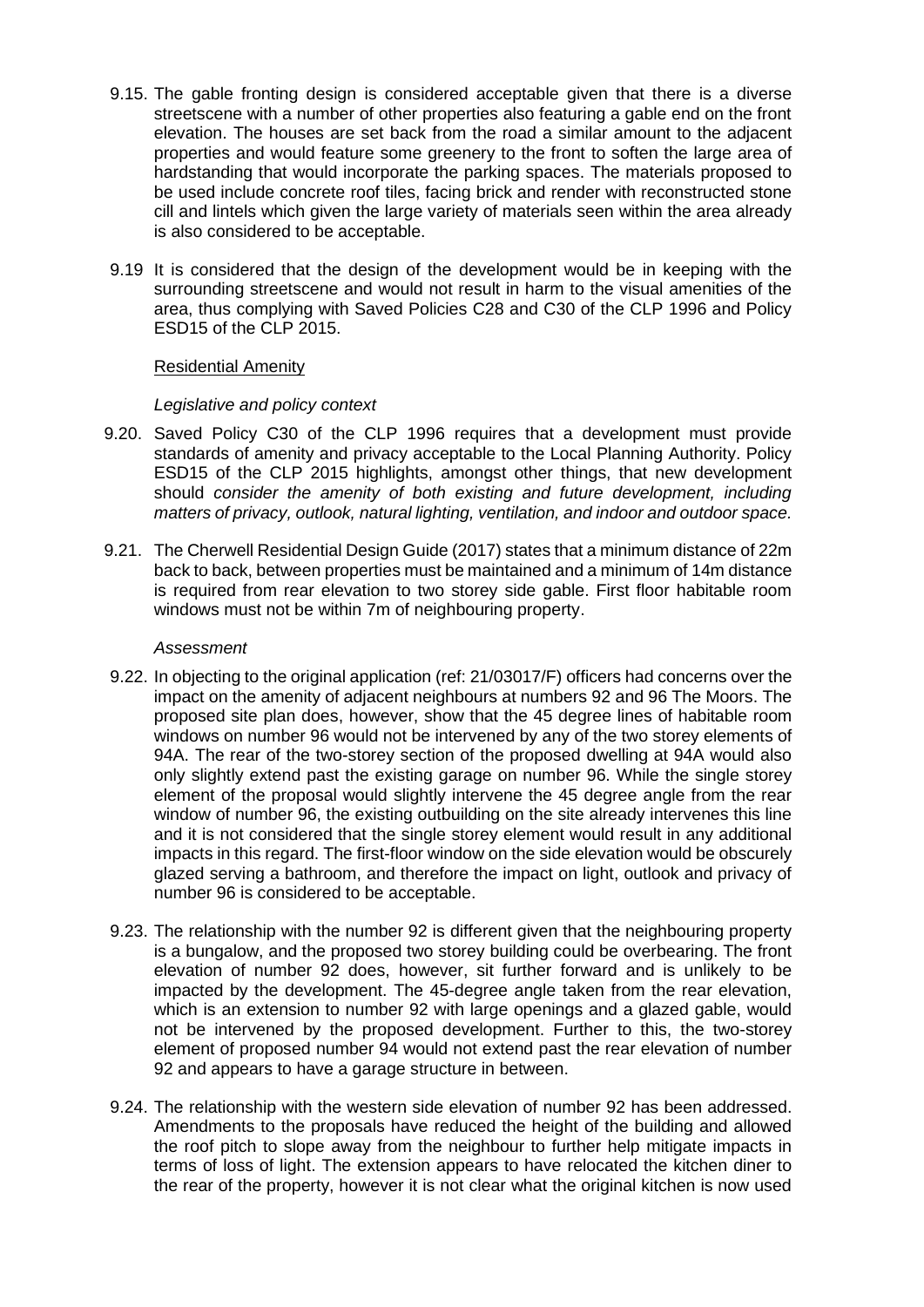for. While this is the case, the outdoor area to the west of the property at number 92 benefits from a car port area with a plastic roof that extends all the way to the boundary. On site the roof looked to be particularly weathered and not visible to see through. Further, the western side elevation of number 92 is also located approximately 5 metres from the proposed development with a boundary fence and the roof of the carport in between. Given this, and considering the amendments made to the scheme to reduce the height and slope the roof away from the boundary, on balance it is unlikely that the impact on light or outlook to windows on the western elevation of this neighbour would be so significant to warrant a reason for refusal on this occasion.

- 9.25. There are no neighbours to the rear of the site that would be impacted by the proposed development.
- 9.26. The proposals are therefore considered to be acceptable in terms of residential amenity, thus compliant with Saved Policy C30 of the CLP 1996, Policy ESD15 of the CLP 2015 and Government guidance contained within the NPPF.

### Highway Safety

#### *Legislative and policy context*

- 9.10. Policy ESD15 of the CLP 2015 states, amongst other matters, that new development proposals should: be designed to deliver high quality safe places to live and work in.
- 9.11. Paragraph 108 of the NPPF states that in assessing specific applications for development, it should be ensured that:
	- *a) appropriate opportunities to promote sustainable transport modes can be – or have been – taken up, given the type of development and its location;*
	- *b) safe and suitable access to the site can be achieved for all users; and*
	- *c) any significant impacts from the development on the transport network (in terms of capacity and congestion), or on highway safety, can be cost effectively mitigated to an acceptable degree.*
- 9.12. In addition, paragraph 109 highlights that *development should only be prevented or refused on highways grounds if there would be an unacceptable impact on highway safety, or the residual cumulative impacts on the road network would be severe*.

#### *Assessment*

- 9.13. Several concerns have been raised with regards to the parking provision proposed at the site, and the potential impact on highway safety. Two parking spaces are to be provided per property which is the maximum parking standards for urban areas within Cherwell. Further to this, the Local Highway Authority has raised no objections to the proposals and an informative note is recommended to make the applicant is aware that the telegraph pole would need to be moved at their expense.
- 9.14. The site is in a highly sustainable location, with frequent bus services within close proximity to the site along The Moors. Further to this, there are a number of nearby amenities close to the site, and there are good levels of cycling infrastructure nearby. The applicant has also indicated that cycle parking provision can be provided within the curtilage of each dwelling, which would further promote the use of sustainable forms of travel and can be secured by an appropriately worded condition.
- 9.15. Given the above, it is therefore considered the proposals comply with Policy ESD15 of the CLP 2015 and Government guidance contained within the NPPF and would therefore be acceptable in highway safety terms.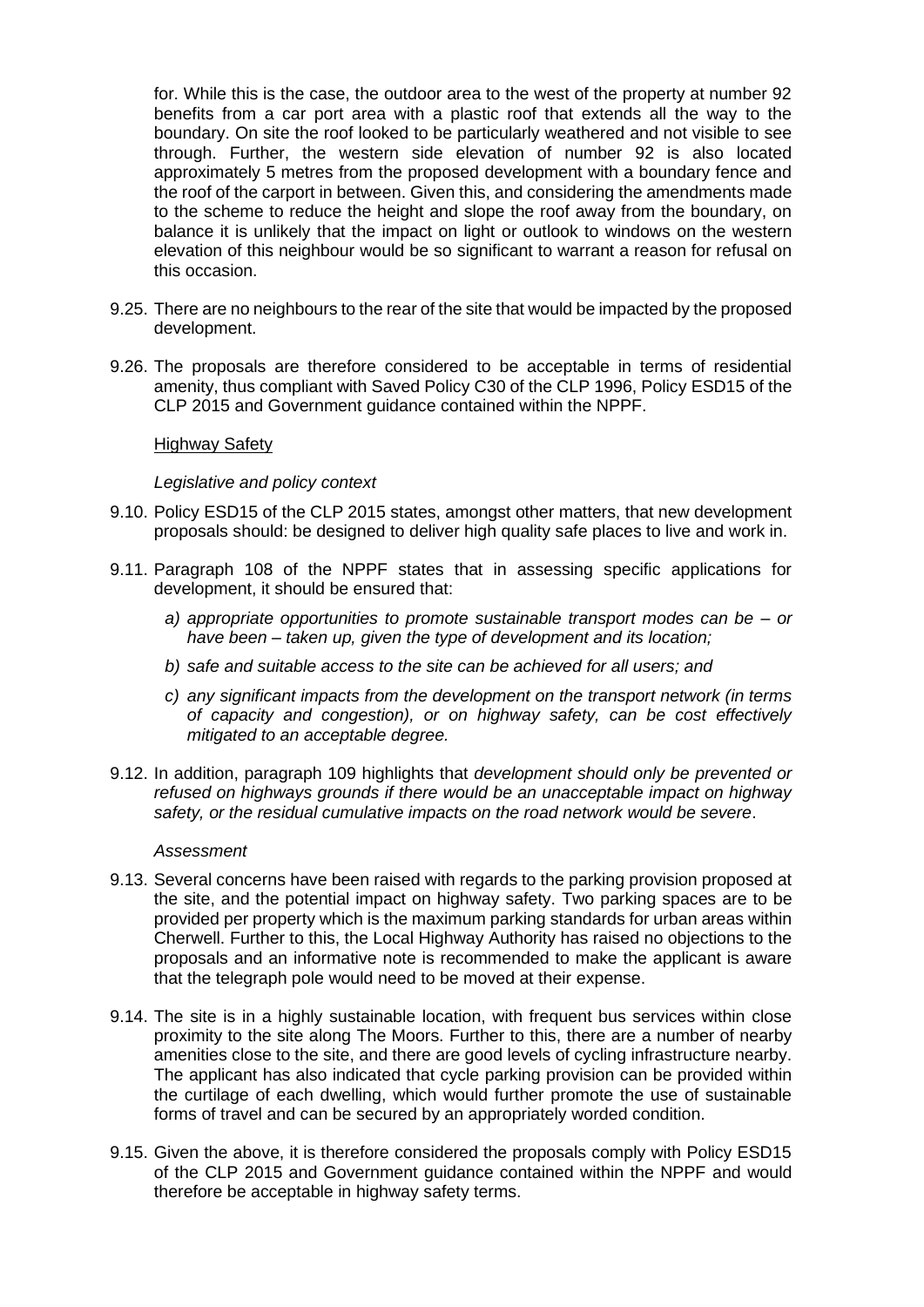## Land Drainage

### *Policy Context*

- 9.16. The NPPF states at paragraph 163 that when determining applications, local planning authorities should ensure that flood risk is not increased elsewhere. Where appropriate, applications should be supported by a site-specific flood risk assessment.
- 9.17. Policies ESD 6 and ESD 7 of the CLP 2015 together resist new development where it would increase flood risk or be unduly vulnerable to flooding. They also seek to ensure that the proposals incorporate sustainable drainage systems in order to prevent increased risk of flooding.

### *Assessment*

- 9.18. The site lies within Flood Zone 1 the area at lowest risk of flooding, and therefore a Flood Risk Assessment was not required in support of the application. The applicants Design and Access statement acknowledges that a SuDS compliant drainage scheme will be required to serve the proposal however, it is considered that this could be secured by way of a suitably worded condition attached to any permission granted.
- 9.19. There is a drainage ditch located to the rear of the site and the Council's Land Drainage Officer has stated that while they have no objections in principle, the site is in a location where there is a risk of surface water flooding. This occurs where surface water can pond in low-lying areas due to not being able to flow freely away, and that soakaways as a means of surface water disposal will only be acceptable subject to satisfactory BRE 365 soakage tests, and the drainage ditch must not be adversely affected.
- 9.20. Having regard to the above, and considering the depth of the site and the fact that the site currently contains a dwelling, which benefits from permitted development rights, notwithstanding the fact that BRE 365 soakage testing would be required to inform the design of any proposed soakaways it is considered that this could be secured by way of a suitably worded condition and therefore the proposed development is considered acceptable in drainage terms and in accord with Policies: ESD6 and ESD7 of the CLP 2015.

### Ecology Impact

### *Legislative and policy context*

- 9.21. Paragraph 170 of the NPPF states that planning policies and decisions should contribute to and enhance the natural and local environment by (amongst others): a) protecting and enhancing valued landscapes, sites of biodiversity or geological value and soils; and d) minimising impacts on and providing net gains for biodiversity, including by establishing coherent ecological networks that are more resilient to current and future pressures.
- 9.22. Policy ESD10 of the CLP 2015 lists measures to ensure the protection and enhancement of biodiversity and the natural environment, including a requirement for relevant habitat and species surveys and associated reports to accompany planning applications which may affect a site, habitat or species of known ecological value.
- 9.23. These polices are both supported by national policy in the NPPF and also, under Regulation 43 of Conservation of Habitats & Species Regulations 2017, it is a criminal offence to damage or destroy a breeding site or resting place, unless a licence is in place.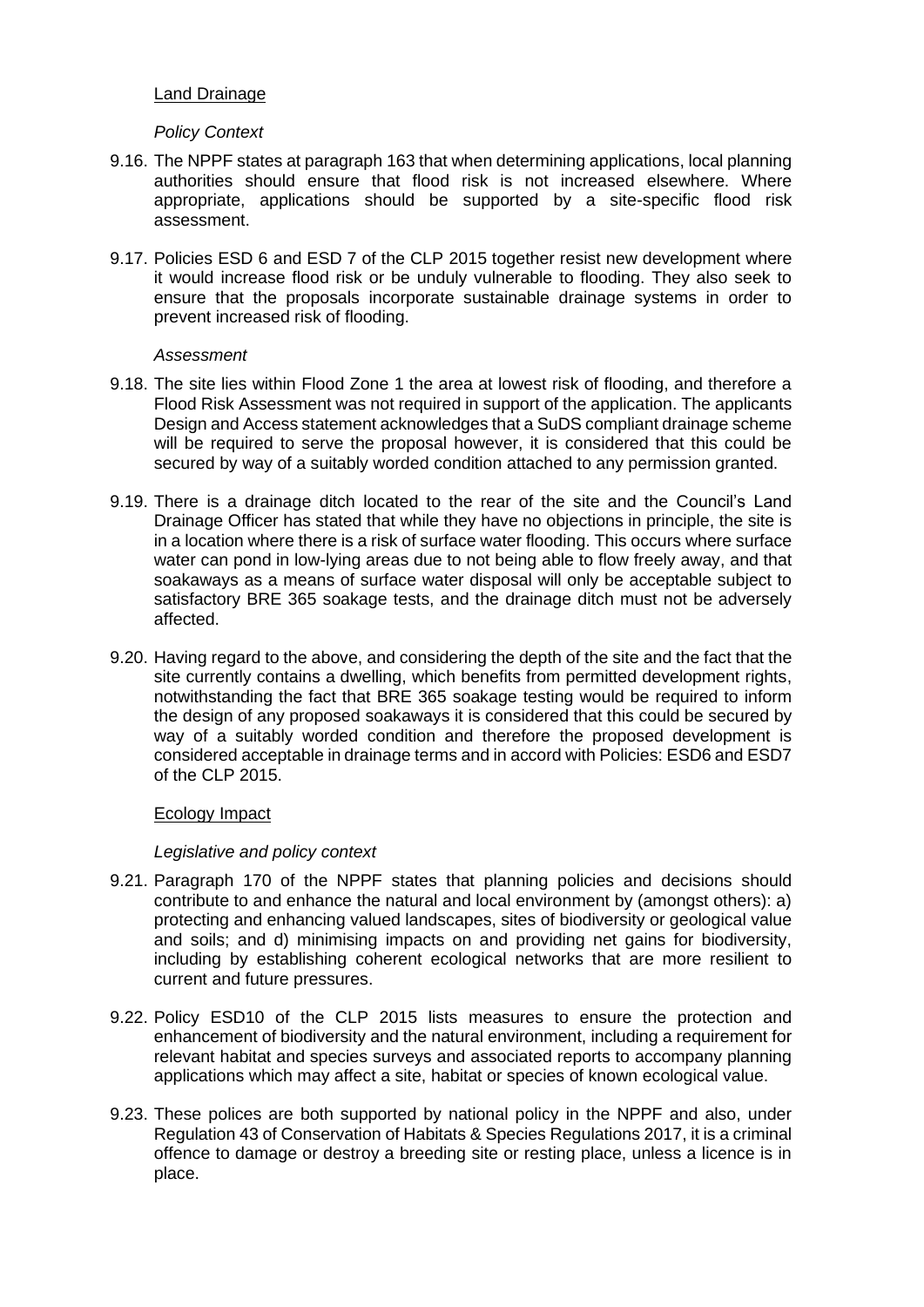9.24. The Planning Practice Guidance dated 2014 post-dates the previous Government Circular on Biodiversity and Geological Conservation (ODPM Circular 06/2005), although this remains extant. The PPG states that Local Planning Authorities (LPAs) should only require ecological surveys where clearly justified, for example if there is a reasonable likelihood of a protected species being present and affected by development. Assessments should be proportionate to the nature and scale of development proposed and the likely impact on biodiversity.

### *Assessment*

- 9.25. Natural England's Standing Advice states that an LPA only needs to ask an applicant to carry out a survey if it's likely that protected species are:
	- present on or near the proposed site, such as protected bats at a proposed barn conversion affected by the development

It also states that LPAs can also ask for:

- a scoping survey to be carried out (often called an 'extended phase 1 survey'), which is useful for assessing whether a species-specific survey is needed, in cases where it's not clear which species is present, if at all
- an extra survey to be done, as a condition of the planning permission for outline plans or multi-phased developments, to make sure protected species aren't affected at each stage (this is known as a 'condition survey')
- 9.26. Having considered Natural England's Standing Advice and taking account of the site constraints it is considered that the site has limited potential to contain protected species and any species present are unlikely to be adversely affected by the proposed development. As such no formal survey is required and in the absence of which this does not result in a reason to withhold permission. An informative note reminding the applicant of their duty to protected species would instead be included on the decision notice should the application be approved and is considered sufficient to address the risk of any residual harm.
- 9.27. Given the Policy ESD10 of the CLP 2015 highlights that development proposals are expected to incorporate features to encourage biodiversity, a condition requiring a method statement for enhancing biodiversity on the site to secure this would be required.

## **10. PLANNING BALANCE AND CONCLUSION**

10.1. For the reasons set out in this report the proposal complies with the relevant Development Plan policies and guidance listed at section 8 of this report, and so is considered to be sustainable development. In accordance with Paragraph 11 of the NPPF, permission should therefore be granted.

## **11. RECOMMENDATION**

## RECOMMENDATION – **GRANT PERMISSION, SUBJECT TO THE CONDITIONS SET OUT BELOW**

### **CONDITIONS**

### **Time Limit**

1. The development to which this permission relates shall be begun not later than the expiration of three years beginning with the date of this permission.

Reason: To comply with the provisions of Section 91 of the Town and Country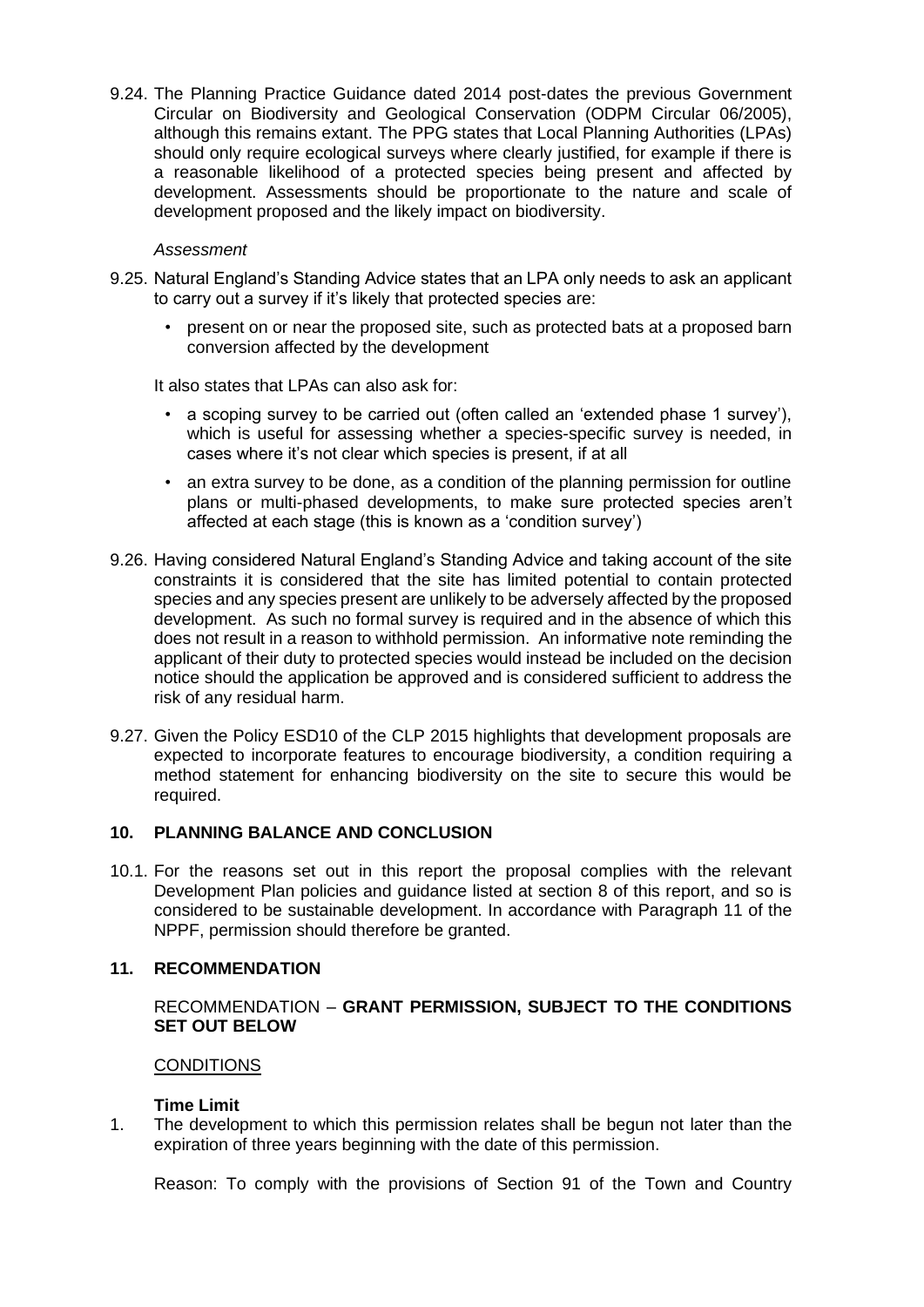Planning Act 1990, as amended by Section 51 of the Planning and Compulsory Purchase Act 2004.

## **Compliance with Plans**

2. Except where otherwise stipulated by conditions attached to this permission, the development shall be carried out strictly in accordance with the application form and the following plans and documents:

21005-P01 - Site Location Plan 21005-P05 - Proposed Site Plan 21005-P06 - Floor Plans & Street Elevations 21005-P07 - Elevations Tree Survey Report, Impact Appraisal and Tree Protection Details dated August 2021 Planning Design and Access Statement dated February 2022

Reason: For the avoidance of doubt, to ensure that the development is carried out only as approved by the Local Planning Authority and comply with Government guidance contained within the National Planning Policy Framework.

3. Prior to the first occupation of the development hereby approved, the parking and manoeuvring areas shall be provided in accordance with the plan approved (Drawing No. 21005-P05 Site Plan) demarcated and constructed from porous materials or provision shall be made to direct run-off water from the hard surface to a permeable or porous area or surface within the curtilage of the site. Thereafter, the parking and manoeuvring areas shall be retained in accordance with this condition and shall be unobstructed except for the parking and manoeuvring of vehicles at all times.

Reason: In the interests of highway safety and flood prevention and to comply with Policies ESD7 and ESD15 of the Cherwell Local Plan 2011-2031 Part 1 and Government guidance contained within the National Planning Policy Framework.

4. Prior to the first occupation of the development hereby permitted, covered cycle parking facilities shall be provided on the site in accordance with details which shall have first been submitted to and approved in writing by the Local Planning Authority. The covered cycle parking facilities so provided shall thereafter be permanently retained and maintained for the parking of cycles in connection with the development.

Reason: In the interests of promoting sustainable transport modes in accordance with Policy ESD1 of the Cherwell Local Plan 2011-2031 Part 1 and Government guidance contained within the National Planning Policy Framework.

5. Prior to the first occupation of the development, the bin storage shall be provided on site in accordance with the approved drawing No. 21005-P05 Site Plan and shall be retained as such thereafter.

Reason: To encourage sustainable modes of transport, to ensure the satisfactory appearance of the completed development and to comply with Policies ESD1 and ESD 15 of the Cherwell Local Plan (2011-2031) Part 1, saved Policy C28 of the Cherwell Local Plan 1996 and Government guidance contained within the National Planning Policy Framework.

6. Prior to the first occupation of the development hereby approved full details of the enclosures along all boundaries and within the site shall be submitted to and approved in writing by the Local Planning Authority. Such approved means of enclosure shall be erected prior to the first occupation of the development and shall be retained as such thereafter.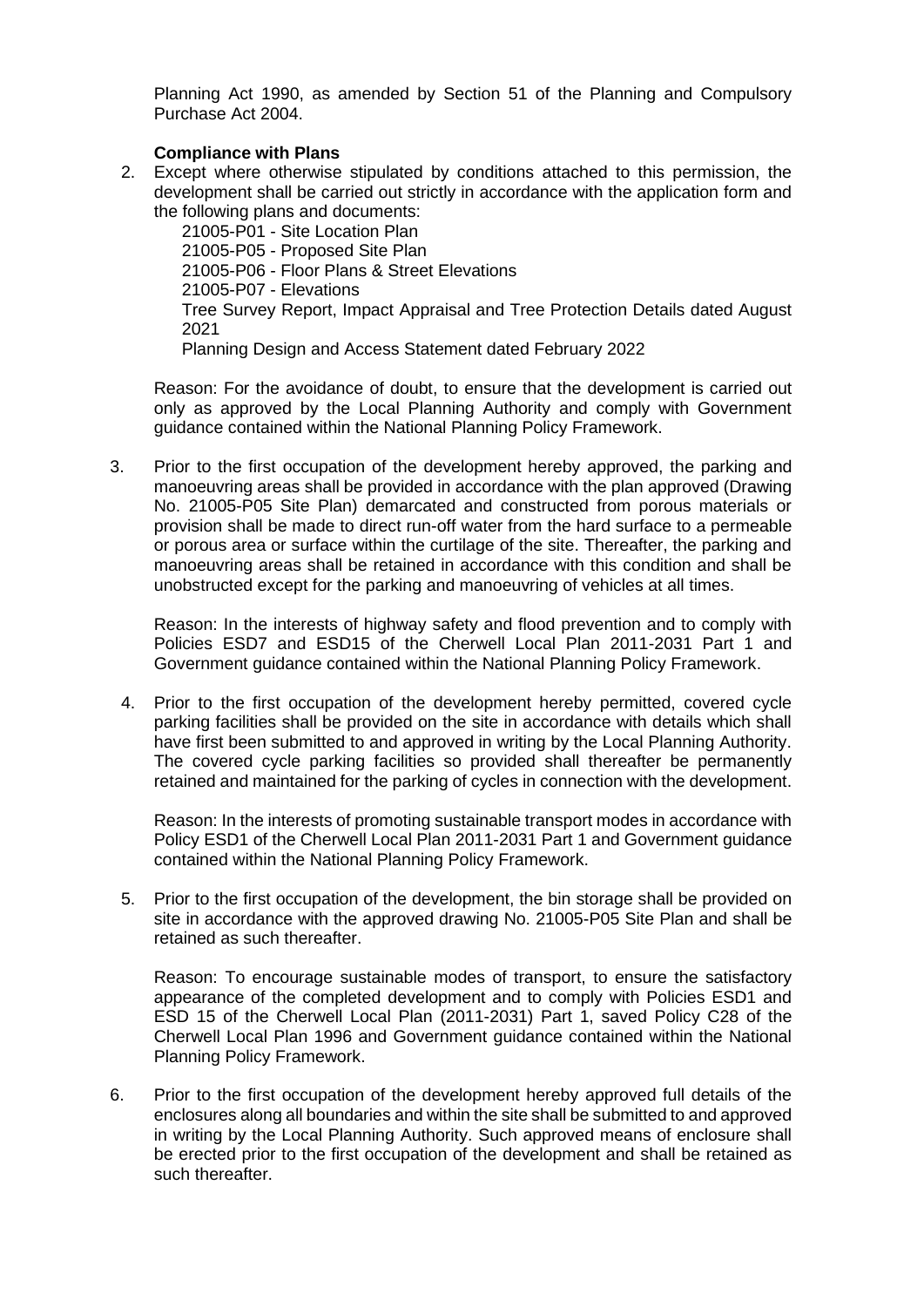Reason: To safeguard the character and appearance of the area and the privacy of the occupants of the existing and proposed dwellings and to comply with Policy ESD15 of the Cherwell Local Plan 2011 – 2031 Part 1, Saved Policies C28 and C30 of the Cherwell Local Plan 1996 and Government guidance contained within the National Planning Policy Framework.

7. Prior to the first occupation of the dwellings hereby permitted, the electric vehicle charging infrastructure shall be provided on site in accordance with the approved plan Drawing No. 21005-P05 Site Plan, and shall be retained as such thereafter.

Reason: To comply with policies SLE 4, ESD 1, ESD 3 and ESD 5 of the Cherwell Local Plan 2011-2031 Part 1 and to maximise opportunities for sustainable transport modes in accordance with paragraph 110(e) of the National Planning Policy Framework.

8. Notwithstanding the provisions of Schedule 2, Part 1, Classes A to E of the Town and Country Planning (General Permitted Development) (England|) Order 2015 (or any order revoking or re-enacting or amending that order) there shall be no additions to, or extensions or enlargements of any building forming part of the development hereby permitted or any building or structure erected or placed within the curtilage of the dwelling(s) hereby permitted without the grant of further specific planning permission from the Local Planning Authority.

Reason: In order to safeguard the character and appearance of the area in accordance with Policy ESD15 of the Cherwell Local Plan 2011-2031 Part 1, saved Policy C28 of the Cherwell Local Plan 1996 and Government guidance contained within the National Planning Policy Framework.

9. All impermeable areas of the proposed development, including roofs, driveways, and patio areas shall be drained using Sustainable Drainage measures (SuDS). This may include the use of porous pavements and infiltration, or attenuation storage to decrease the run off rates and volumes to public surface water sewers and thus reduce flooding.

Soakage tests should be carried out in accordance with BRE Digest 365 or similar approved method to prove the feasibility/effectiveness of soakaways or filter trenches. Where infiltration is not feasible, surface water should be attenuated on site and discharged at a controlled discharge rate no greater than prior to development using appropriate SuDS techniques and in consultation with the sewerage undertaker where required.

If the use of SuDS are not reasonably practical, the design of the surface water drainage system should be carried out in accordance with Approved Document H of the Building Regulations. The drainage system should be designed and maintained to remain functional, safe, and accessible for the lifetime of the development.

Reason: To avoid increasing surface water run-off and volumes to prevent an increase in flood risk in accordance with policies ESD6 and ESD7 of the Cherwell Local Plan 2011-2031 Part 1 and Government guidance contained within the National Planning Policy Framework.

10. The ditch located at the northern boundary of the site shall be retained and maintained as existing.

Reason: To avoid increasing surface water run-off and volumes to prevent an increase in flood risk in accordance with policies ESD6 and ESD7 of the Cherwell Local Plan 2011-2031 Part 1 and Government guidance contained within the National